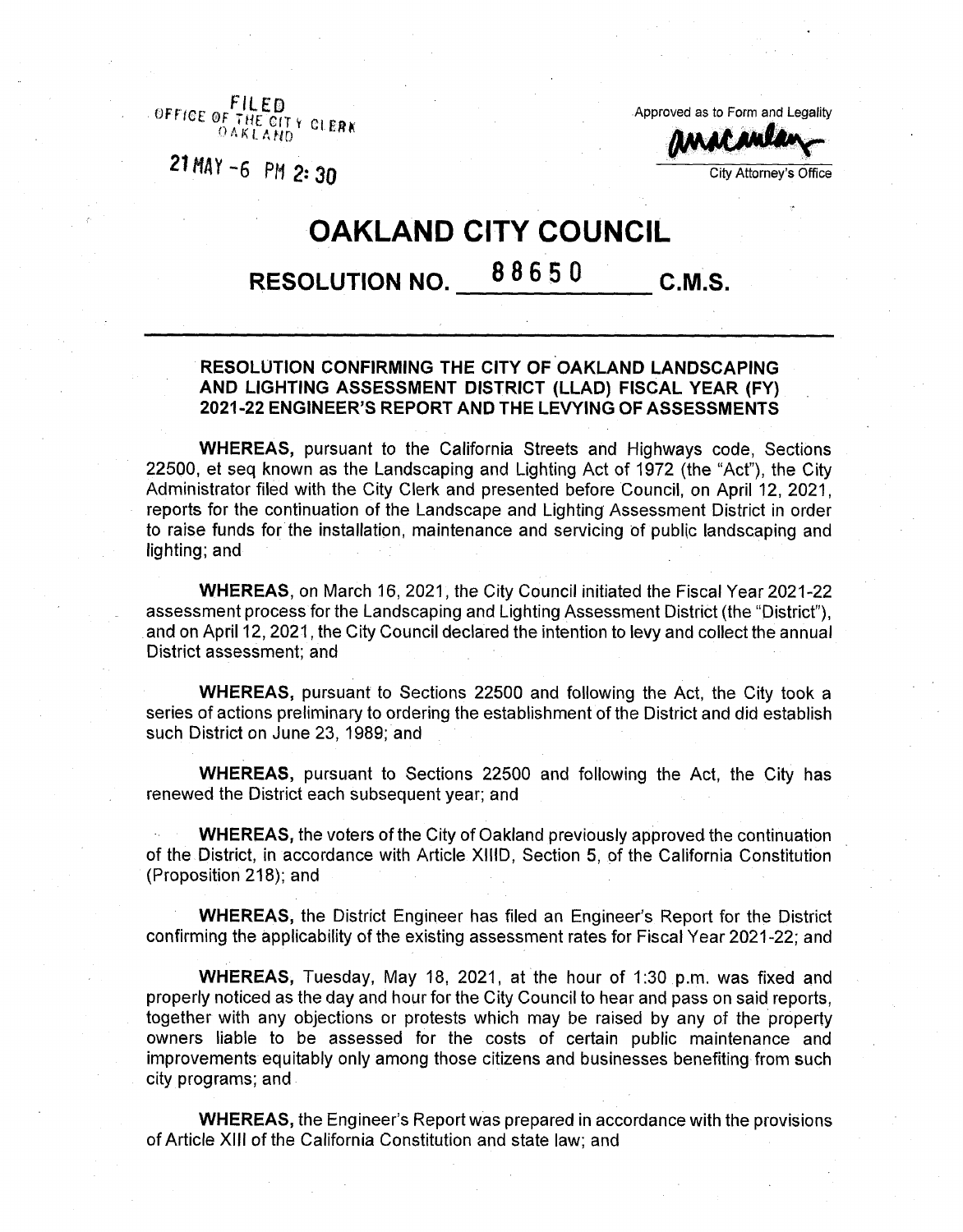**WHEREAS,** the Engineer's Report, incorporated by this reference, provides for services of particular benefit to the properties located within the District (as more specifically identified in the Engineer's Report); and

**WHEREAS,** the City's Budget annually appropriates funding from non-District funds to pay for a low-income rebate; and

**WHEREAS,** the City's and Successor Agency's budgets annually appropriates funding from non-District funds to pay for the District's assessment on City and Successor Agency properties; now, therefore be it

**RESOLVED:** The City Council finds that the City Clerk or the City Administrator gave notice of these proceedings as required by state law, and gave all other notices and took all other actions required by law with regard thereto; and be it

**FURTHER RESOLVED:** That a Public Hearing was held on May 18, 2021 by teleconference to hear all public comments, protests, and thereafter to take final action as to the annual assessment for the District; and be it

**FURTHER RESOLVED:** That at the Public Hearing the testimony of all interested persons for or against the furnishing of the specified types of improvements or activities and the imposition of the annual assessment for the District was heard; and be it

**FURTHER RESOLVED:** That all protests, both written and oral, are hereby overruled and denied, and the City Council finds that there is not a majority protest within the meaning of the law; and be it

**FURTHER RESOLVED:** That the City Council finds, determines and declares that the District and each parcel therein is benefited by the improvements, maintenance and activities funded by the assessment to be levied, including all expenses incurred incidentally thereto, upon the lots and parcels of real property in proportion to the estimated benefits to be received as specified in the Engineer's Report; and be it

**FURTHER RESOLVED:** That the Engineer's Report for the District and the proposed assessment district boundary description, assessment roll and map is accepted and approved, and the assessments shall be as provided for in the Engineer's Report and assessment roll. The reasons for the assessments and the types of improvements, activities and services proposed to be funded and provided by the levy of assessments on property in the District and the time period for which the proposed assessments are to be made are those specified in the Engineer's Report; and be it

**FURTHER RESOLVED:** That the report which the District Engineer filed with the City Clerk for the continuation of the Landscape and Lighting Assessment District for the FY 2021-22, and the diagram and assessment as set forth in the Engineer's Report and each component part of it, including each exhibit incorporated by reference in the report and the levying of each individual assessment as stated in the Assessment Roll described therein, as modified to reflect no increases in the assessment, is hereby accepted and confirmed; and be it